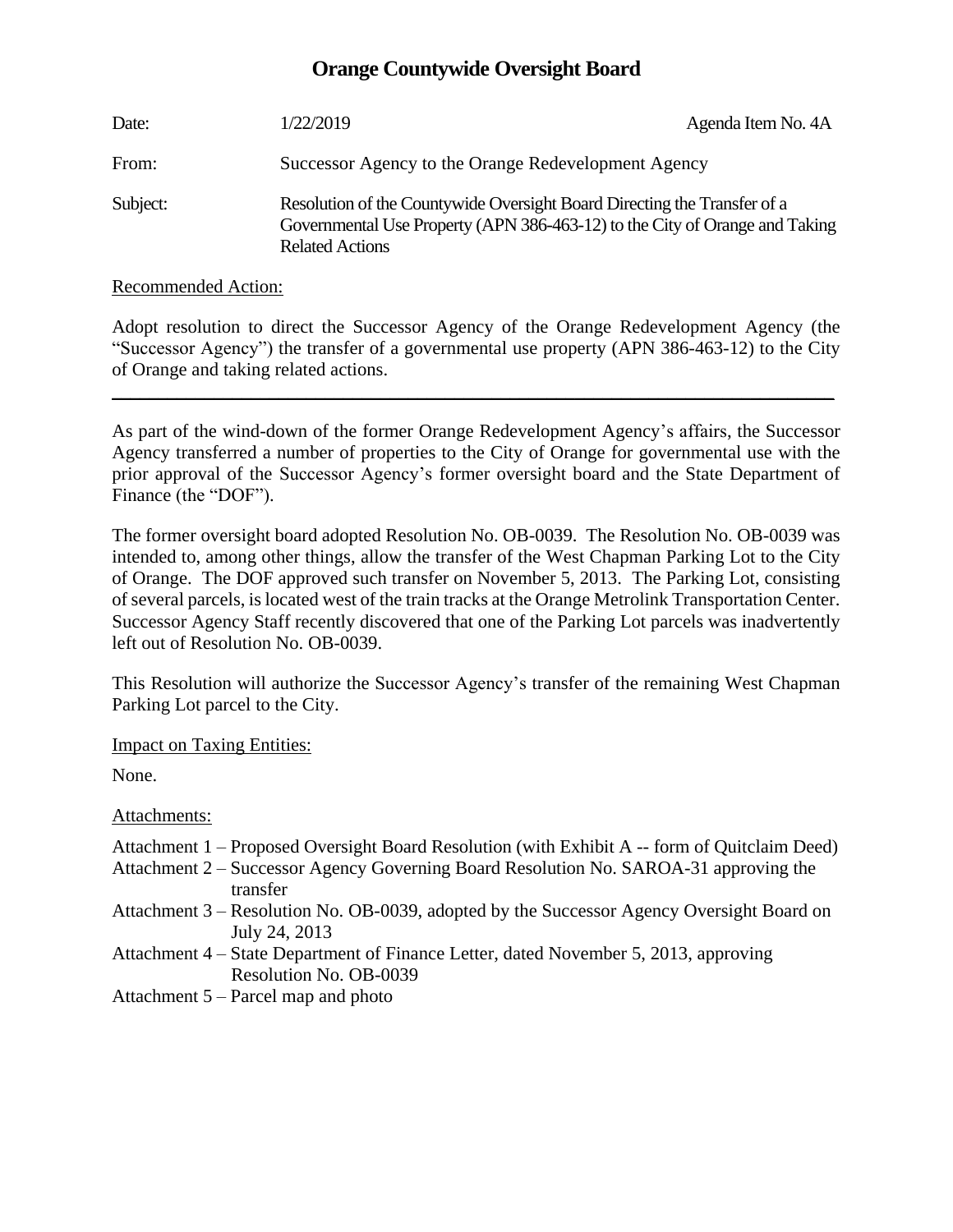#### RESOLUTION NO. 19-\_\_\_\_

### A RESOLUTION OF THE ORANGE COUNTYWIDE OVERSIGHT BOARD WITH OVERSIGHT OF THE SUCCESSOR AGENCY TO THE ORANGE REDEVELOPMENT AGENCY DIRECTING THE TRANSFER OF A GOVERNMENTAL USE PROPERTY (APN 386-463-12) TO THE CITY OF ORANGE AND TAKING RELATED ACTIONS

WHEREAS, pursuant to AB X1 26 (enacted in June 2011) and the California Supreme Court's decision in *California Redevelopment Association, et al. v. Ana Matosantos, et al., 53 Cal. 4th 231 (2011)*, the Orange Redevelopment Agency (the "Former Agency") was dissolved as of February 1, 2012; the Successor Agency to the Orange Redevelopment Agency (the "Successor Agency") was constituted as the successor to the Former Agency; and

WHEREAS, the Successor Agency is tasked with winding down the Former Agency's affairs; and

WHEREAS, Health and Safety Code ("HSC") Section 34175(b), all real properties of the Former Agency transferred to the control of the Successor Agency by operation of law; and

WHEREAS, HSC Section 34181(a) sets forth certain requirements for the oversight board with jurisdiction over the Successor Agency to direct the Successor Agency to dispose of the Former Agency's properties, but provides that the oversight board may direct the Successor Agency to transfer ownership of a property that was constructed and used for a governmental purpose (including, among others, parks and public parking facilities facilities) to the appropriate public jurisdiction; and

WHEREAS, recently, it has come to the Successor Agency's attention that the Former Agency (as succeeded by the Successor Agency) remains to be the fee owner of record of a property located on West Chapman Avenue (APN 386-463-12) (the "Property"); and

WHEREAS, the Property consists of a small grassy park space, which is an appendage to the parking lot of the Metrolink Station (the "West Chapman Parking Lot"); and

WHEREAS, the former oversight board of the Successor Agency adopted Resolution No. OB-0039, approving the transfer of multiple governmental use properties, including the West Chapman Parking Lot parcels (and the State Department of Finance, by its letter dated November 5, 2013, approved the transfer of the West Chapman Parking Lot parcels); however, at that time, the Property was inadvertently left out of No. OB-0039; and

WHEREAS, in furtherance of its wind-down of the Former Agency's affairs, the Successor Agency desires to transfer the Property to the City pursuant to HSC Section 34181(a);

WHEREAS, pursuant to HSC Section 34179(j), commencing on and after July 1, 2018, the Orange Countywide Oversight Board (the "Oversight Board") has jurisdiction over the Successor Agency; and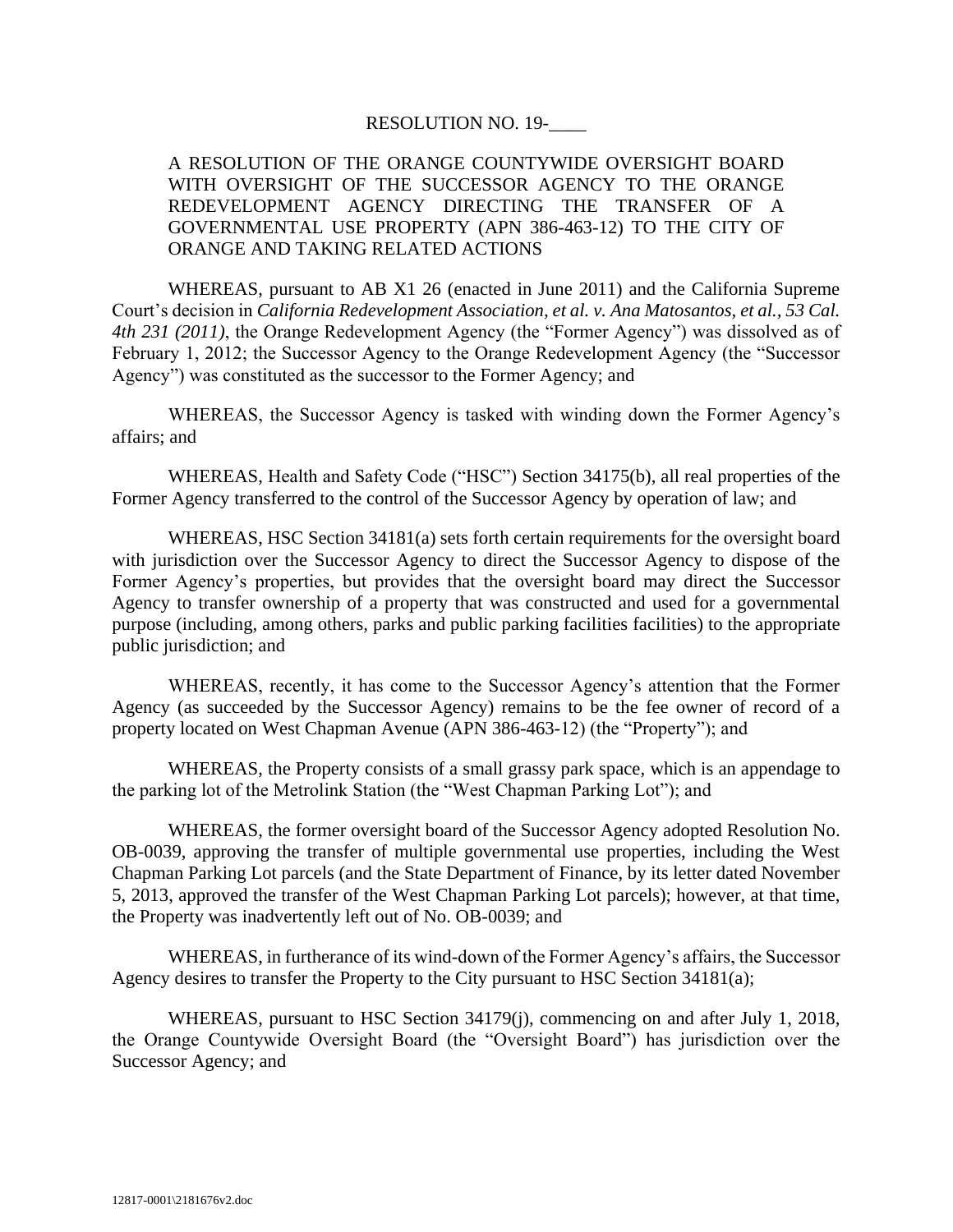NOW, THEREFORE, BE IT RESOLVED THAT THE ORANGE COUNTYWIDE OVERSIGHT BOARD does hereby resolve as follows:

Section 1. The above recitals are true and correct and are a substantive part of this Resolution.

Section 2. The Oversight Board hereby authorizes and directs the Successor Agency to transfer the Property to the City and authorizes the Successor Agency to execute and deliver a quitclaim deed (the "Deed"), substantially in the form attached as Exhibit A, for such transfer.

Section 3. The members of this Oversight Board and the staff of the Successor Agency are hereby authorized, jointly and severally, to do all things which they may deem necessary or proper to effectuate the purposes of this Resolution.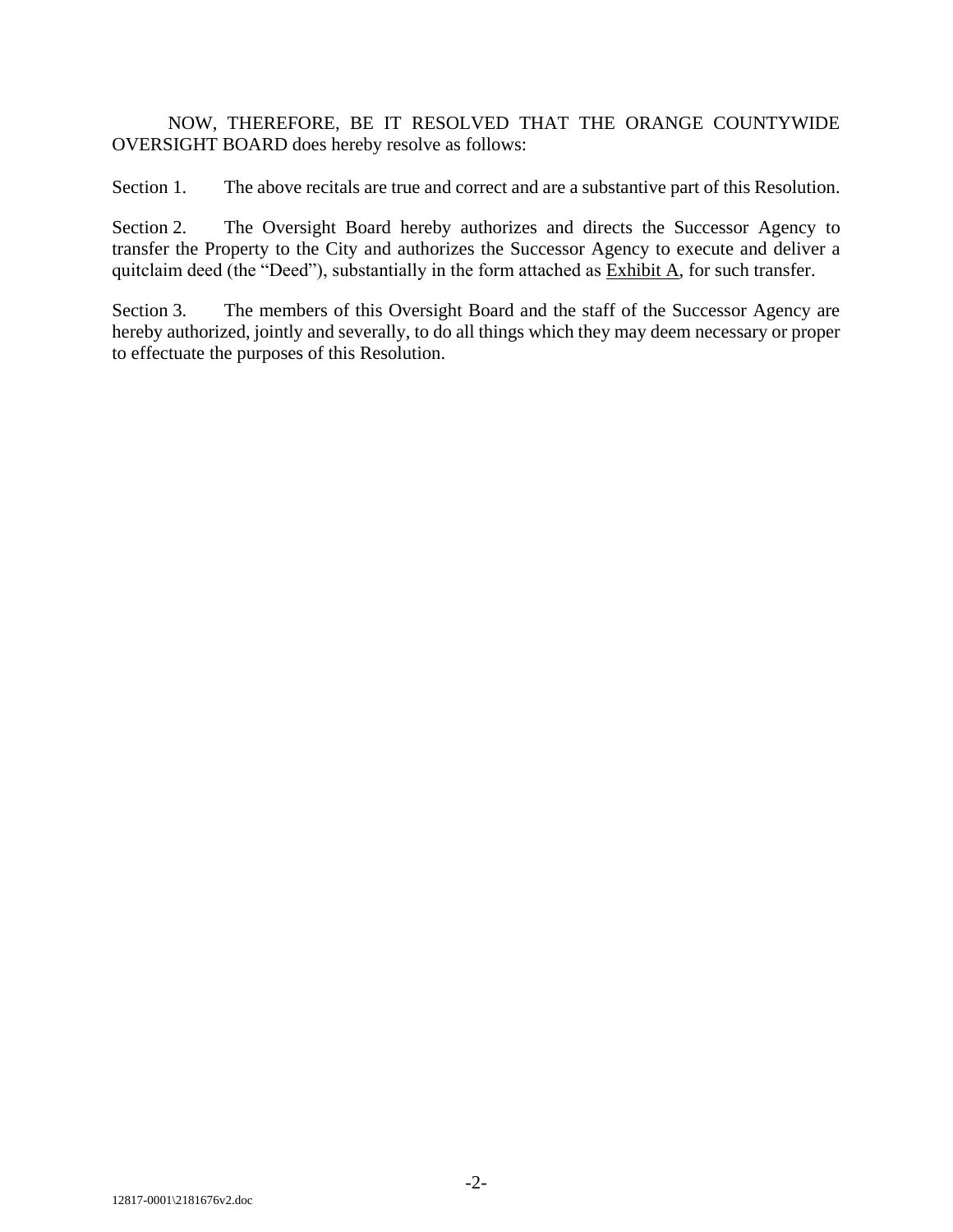## EXHIBIT A

## FORM OF QUITCLAIM DEED

12817-0001\2181676v2.doc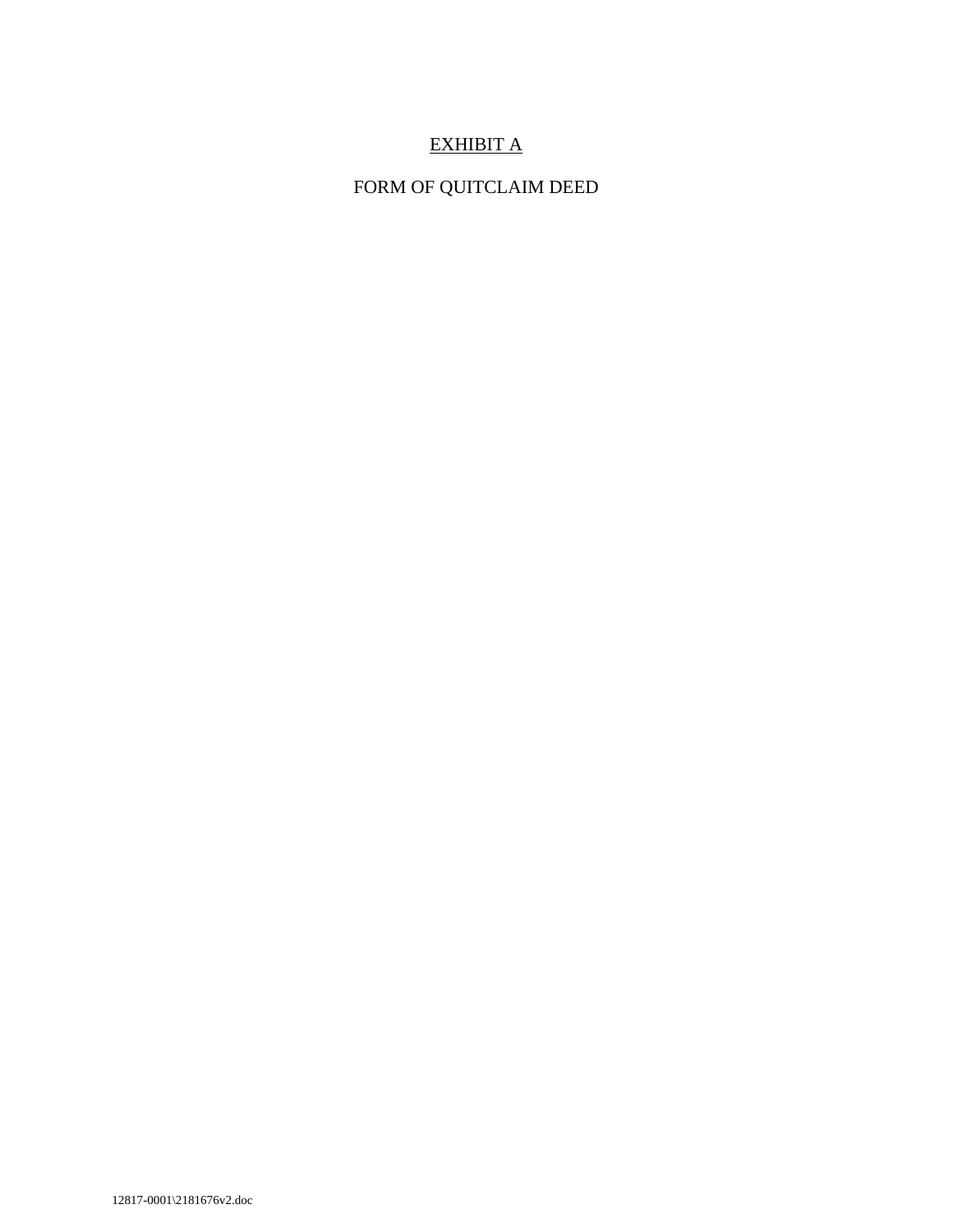#### RECORDING REQUESTED BY

#### AND WHEN RECORDED RETURN TO:

City of Orange 300 E. Chapman Avenue Orange, California 92866 Attention: City Clerk

## APN(s): 386-463-12 [SPACE ABOVE FOR RECORDER'S USE ONLY]

*This transfer is exempt from Documentary Transfer Tax pursuant to Revenue & Taxation Code Section 11922, and exempt from Recording Fees pursuant to California Government Code Section 27383.*

#### QUITCLAIM DEED

THE SUCCESSOR AGENCY TO THE ORANGE REDEVELOPMENT AGENCY does hereby REMISE, RELEASE AND FOREVER QUITCLAIM to the CITY OF ORANGE, a municipal corporation, all of the Successor Agency's right, title and interest in, under and to that certain real properties (and all improvements and fixtures located thereon) located in the County of Orange, State of California, described as:

*The east 56.00 feet of Lot 1, in Block C of the Spotts Villa Tract, as per map recorded in book 3, page 45 of Miscellaneous Maps, in the office the County Recorder of Orange County, California.*

IN WITNESS WHEREOF, the undersigned has executed this Quitclaim Deed as of the date set forth below.

Dated: , 2019

SUCCESSOR AGENCY TO THE ORANGE REDEVELOPMENT AGENCY

Attest:

By:  $\qquad \qquad$ 

Rick Otto Executive Director

Pamela Coleman Agency Clerk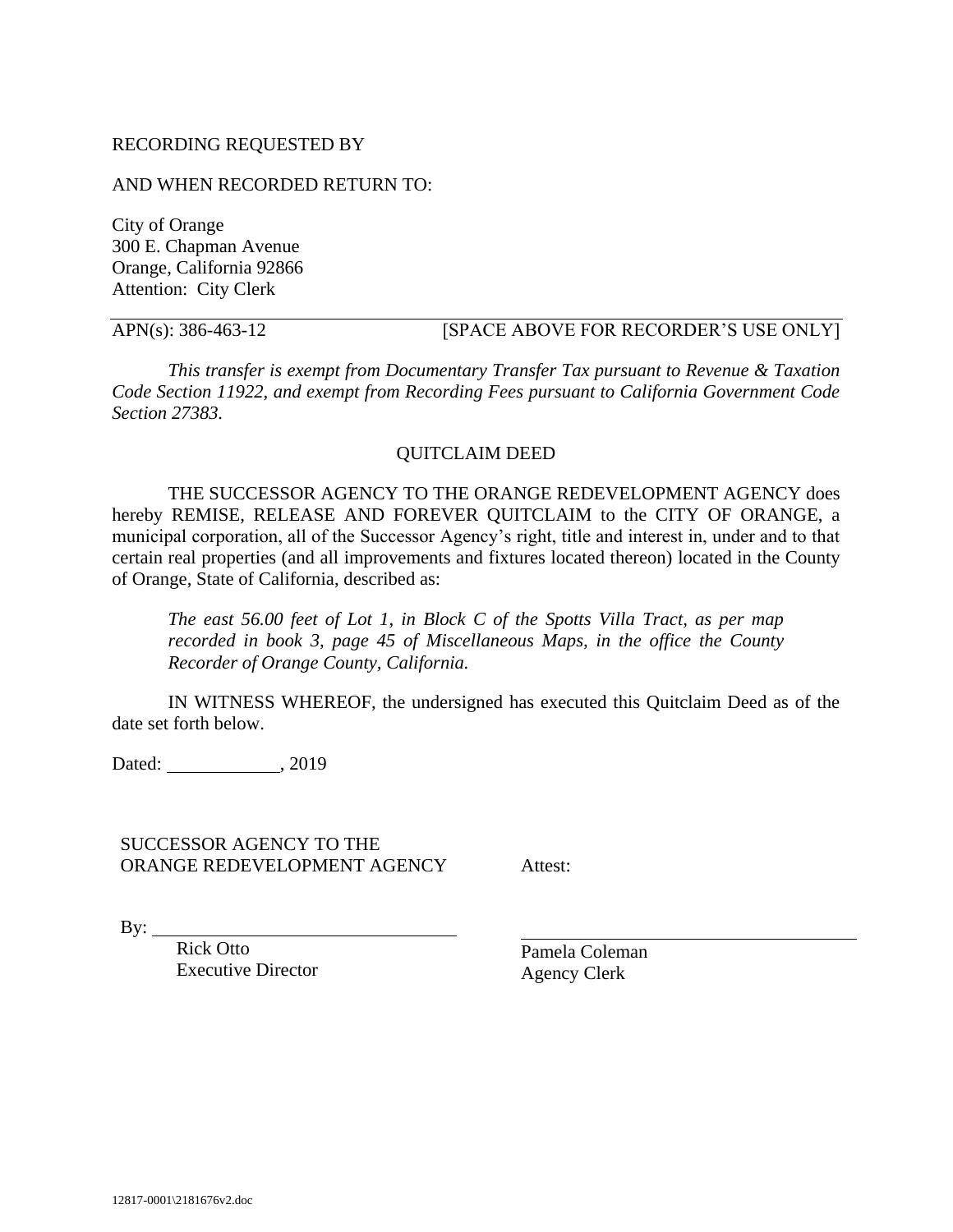A notary public or other officer completing this certificate verifies only the identity of the individual who signed the document to which this certificate is attached, and not the truthfulness, accuracy, or validity of that document.

State of California  $\qquad$  ) County of Orange  $\qquad$  )

On \_\_\_\_\_\_\_\_\_\_\_\_\_\_\_\_\_\_\_\_\_\_\_\_\_, before me, ,

(insert name and title of the officer) Notary Public, personally appeared \_\_\_\_\_\_\_\_\_\_\_\_\_\_\_\_\_\_\_\_\_\_\_\_\_\_\_\_\_\_\_\_, who proved to me on the basis of satisfactory evidence to be the person(s) whose name(s) is/are subscribed to the within instrument and acknowledged to me that he/she/they executed the same in his/her/their authorized capacity(ies), and that by his/her/their signature(s) on the instrument the person(s), or the entity upon behalf of which the person(s) acted, executed the instrument.

I certify under PENALTY OF PERJURY under the laws of the State of California that the foregoing paragraph is true and correct.

WITNESS my hand and official seal.

Signature (Seal)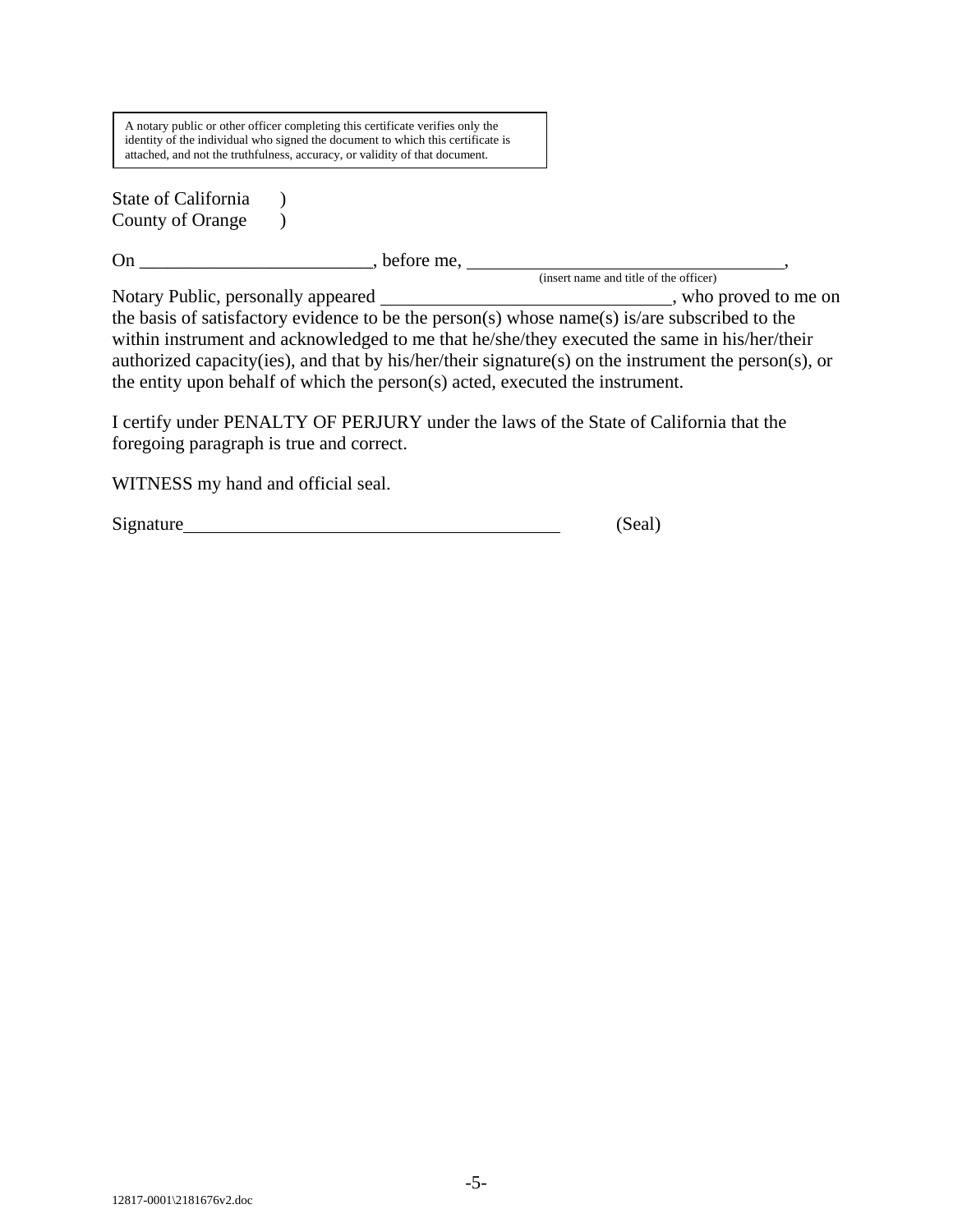#### CERTIFICATE OF ACCEPTANCE (California Government Code Section 27281)

This is to certify that the interest in real property conveyed to the City of Orange (the "City") by that certain Quitclaim Deed, dated \_\_\_\_\_\_\_\_\_\_\_\_, 2019, executed by the Successor Agency to the Orange Redevelopment Agency is hereby accepted by the undersigned officer on behalf of the City pursuant to the authority conferred by Resolution No. 11125 of the City Council of the City, adopted on December 11, 2018, and the City consents to the recordation thereof by its duly authorized officer.

Dated: \_\_\_\_\_\_\_\_\_, 2019

### CITY OF ORANGE

By:

Mark A. Murphy Mayor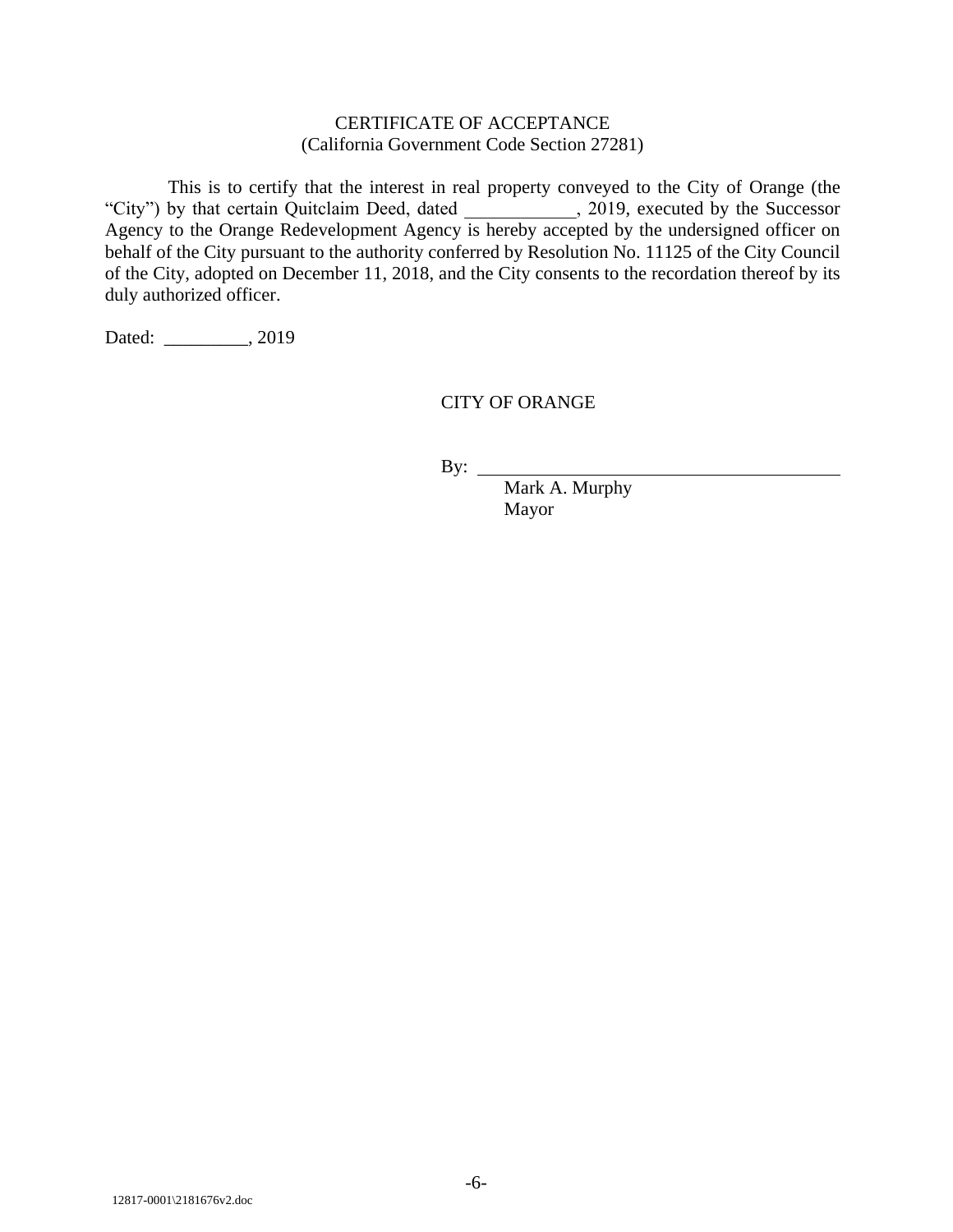#### **RESOLUTION NO. SAORA-031**

#### A RESOLUTION OF THE GOVERNING BOARD OF THE SUCCESSOR AGENCY TO THE ORANGE REDEVELOPMENT AGENCY APPROVING THE **TRANSFER** OF **GOVERNMENTAL USE**  $\mathbf{A}$ PROPERTY (APN 386-463-12) TO THE CITY OF ORANGE AND TAKING RELATED ACTIONS.

**WHEREAS**, pursuant to AB X1 26 (enacted in June 2011) and the California Supreme Court's decision in California Redevelopment Association, et al. v. Ana Matosantos, et al., 53 Cal. 4th 231 (2011), the Orange Redevelopment Agency (the "Former Agency") was dissolved as of February 1, 2012; the Successor Agency to the Orange Redevelopment Agency (the "Successor" Agency") was constituted as the successor to the Former Agency; and an Oversight Board to the Successor Agency (the "Oversight Board") was established; and

**WHEREAS**, the Successor Agency is tasked with winding down the Former Agency's affairs; and

WHEREAS, Section 34175(b) of Health and Safety Code ("HSC"), all real properties of the Former Agency transferred to the control of the Successor Agency by operation of law; and

WHEREAS, HSC Section 34181(a) sets forth certain requirements for the Oversight Board to direct the Successor Agency to dispose of the Former Agency's properties, but provides that the Oversight Board may direct the Successor Agency to transfer ownership of a property that was constructed and used for a governmental purpose (including, among others, parks and public parking facilities) to the appropriate public jurisdiction; and

**WHEREAS**, recently, it has come to the Successor Agency's attention that the Former Agency (as succeeded by the Successor Agency) remains to be the fee owner of record of a property located on West Chapman Avenue (APN 386-463-12) (the "**Property**"); and

**WHEREAS**, the Property consists of a small grassy park space, which is an appendage to the parking lot of the Metrolink Station (the "West Chapman Parking Lot"); and

WHEREAS, the Oversight Board adopted Resolution No. OB-0039, approving the transfer of multiple governmental use properties, including the West Chapman Parking Lot parcels (and the State Department of Finance, by its letter dated November 5, 2013 approved Resolution No. OB-0039); however, at that time, the Property was inadvertently left out of No. OB-0039; and

WHEREAS, in furtherance of its wind-down of the Former Agency's affairs, the Successor Agency desires to transfer the Property to the City pursuant to HSC Section 34181(a); and

**WHEREAS**, the Oversight Board is expected to consider the adoption of a resolution ("Oversight Board Resolution") directing the transfer of the Property to the City.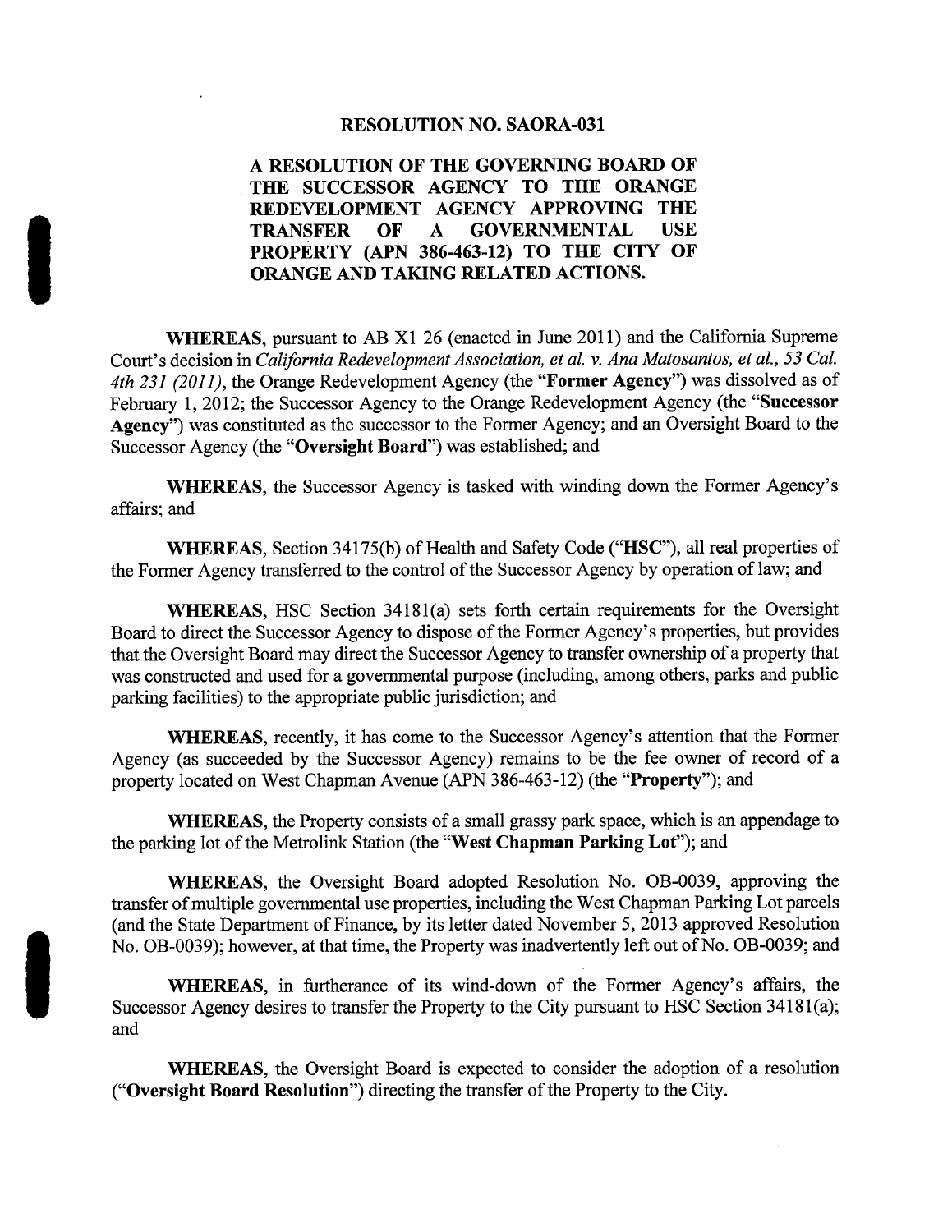#### NOW, THEREFORE, THE CITY COUNCIL OF THE CITY OF ORANGE, ACTING AS THE GOVERNING BOARD OF THE SUCCESSOR AGENCY TO THE **AGENCY, HEREBY** DETERMINES. **REDEVELOPMENT FINDS. ORANGE** RESOLVES, AND ORDERS AS FOLLOWS:

Section 1. The above recitals are true and correct and are a substantive part of this Resolution.

The transfer of the Property to the City is hereby authorized and approved. **Section 2.** Each of the Chair, the Vice Chair and the Executive Director of the Successor Agency (collectively, the "Authorized Officers," each being an "Authorized Officer"), acting individually, is hereby authorized to execute and deliver, for and in the name of the Successor Agency, a quitclaim deed (the "Deed"), substantially in the form attached as **Attachment A**, to effect and evidence such transfer; provided, that such execution shall occur after the Oversight Board Resolution takes effect.

The Authorized Officers and other officers and Staff members of the Section 3. Successor Agency are hereby authorized, jointly and severally, to do all things (including but not limited to the execution of any certificates or other instruments) which they may deem necessary or proper to effectuate the purposes of the Deed and this Resolution, and any such actions previously taken are hereby ratified and confirmed.

This Resolution shall take effect immediately upon adoption. Section 4.

**ADOPTED** this 11th day of December 2018.

Mark A. Murphy Chairperson of the Successor Ag

**ATTEST:** 

Pamela Coleman Clerk of the Successor Agency to the Orange Redevelopment Agency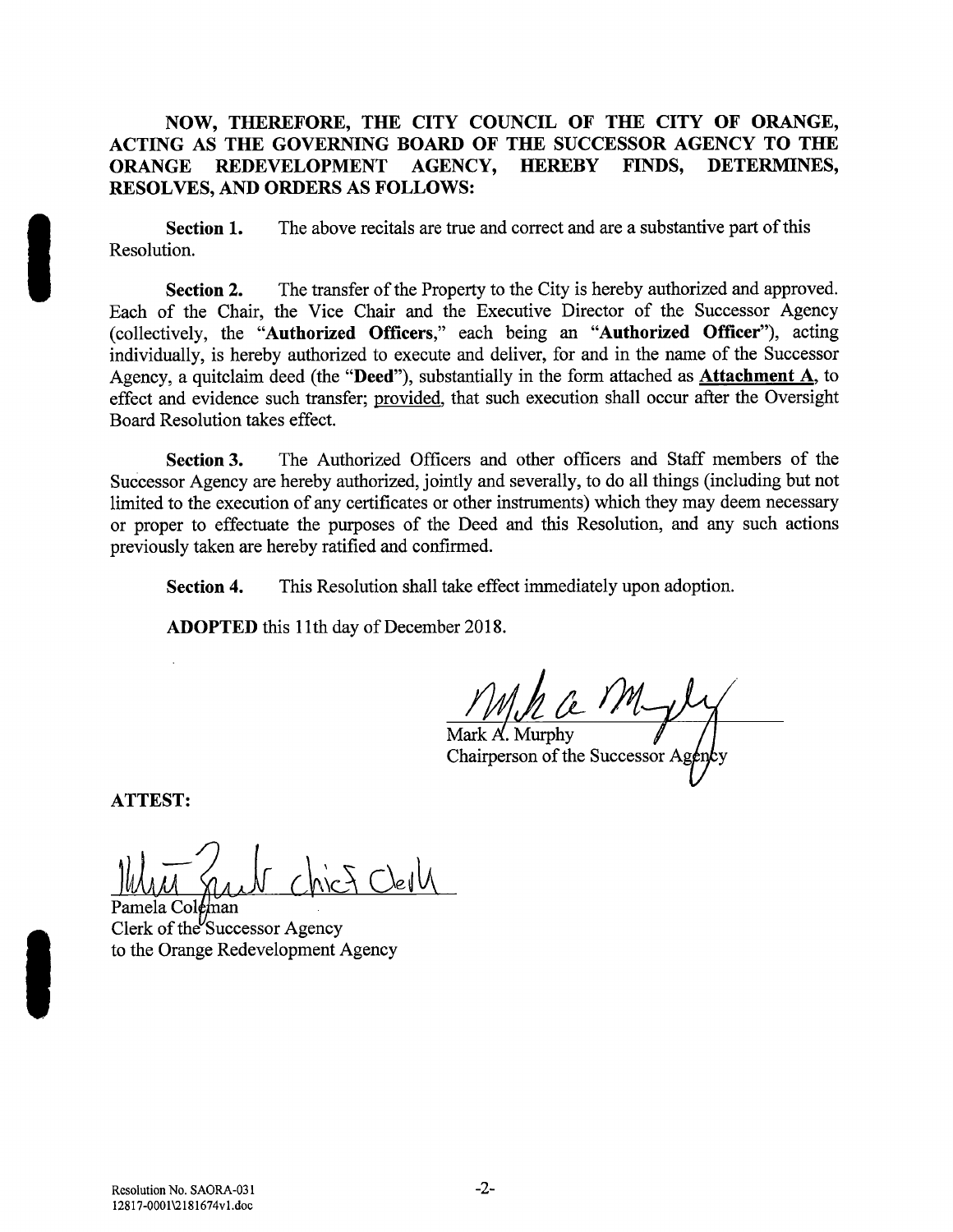#### STATE OF CALIFORNIA  $\lambda$ **COUNTY OF ORANGE**  $\mathcal{E}$ **CITY OF ORANGE**  $\mathcal{E}$

I, Pamela Coleman, Clerk of the Successor Agency, City of Orange, California, do hereby certify that the foregoing Resolution was duly adopted by the City Council of the City of Orange, acting as the Governing Board of the Successor Agency to the Orange Redevelopment Agency, at a regular meeting thereof held on the 11th day of December 2018, by the following vote:

AYES: BOARD MEMBERS: Alvarez, Murphy, Nichols, Monaco **BOARD MEMBERS: None** NOES: ABSTAIN: BOARD MEMBERS: None ABSENT: BOARD MEMBERS: None

tleman Clerk of the Successor Agency to the Orange Redevelopment Agency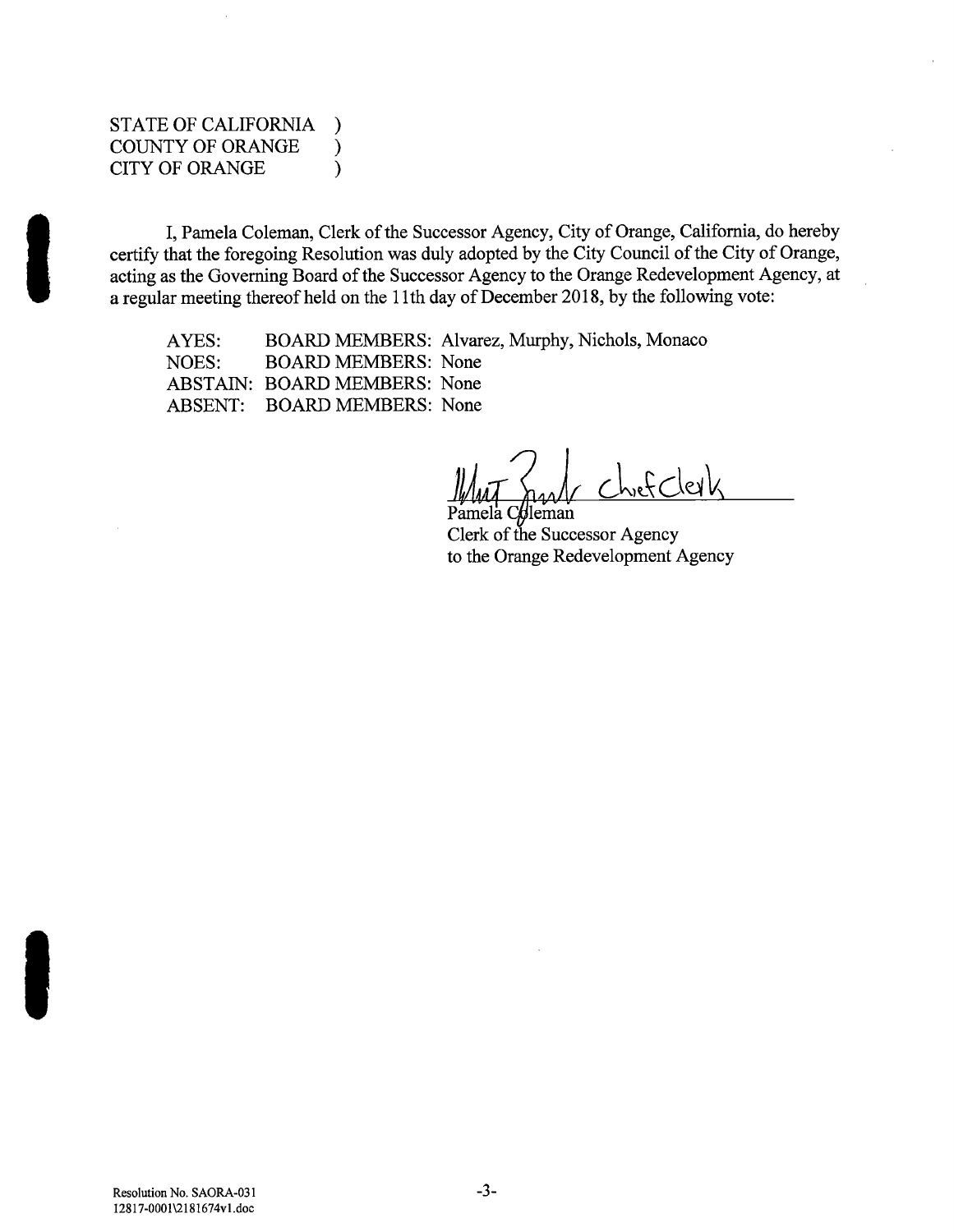## **ATTACHMENT A**

# FORM OF QUITCLAIM DEED

 $\sim 10^7$ 

 $\sim 10^{-10}$ 

 $\sim$ 

 $\sim 10^{11}$  km  $^{-1}$ 

 $\mathcal{L}^{\text{max}}_{\text{max}}$ 

 $\overline{a}$ 

 $\sim 10^7$ 

 $\mathcal{L}^{\text{max}}_{\text{max}}$ 

 $\mathcal{L}^{\text{max}}_{\text{max}}$  and  $\mathcal{L}^{\text{max}}_{\text{max}}$ 

 $\mathcal{L}^{\text{max}}_{\text{max}}$ 

Resolution No. SAORA-031 12817-0001\2181674v1.doc

 $\sim$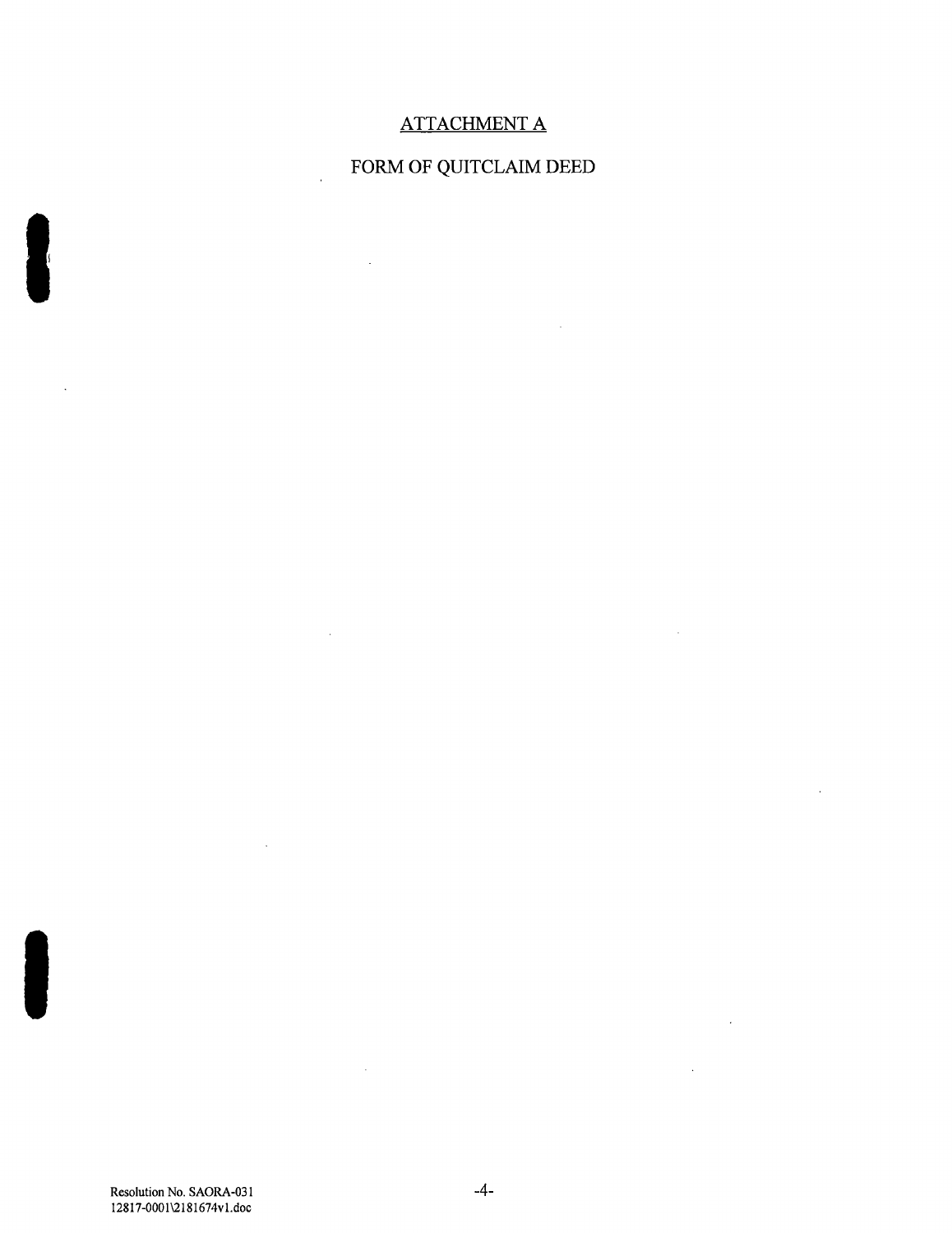### RECORDING REQUESTED BY AND WHEN RECORDED RETURN TO:

City of Orange 300 E. Chapman Avenue Orange. California 92866 **Attention: City Clerk** 

APN(s): 386-463-12

## **ISPACE ABOVE FOR RECORDER'S USE ONLY!**

This transfer is exempt from Documentary Transfer Tax pursuant to Revenue & Taxation Code Section 11922, and exempt from Recording Fees pursuant to California Government Code Section 27383.

#### **QUITCLAIM DEED**

THE SUCCESSOR AGENCY TO THE ORANGE REDEVELOPMENT AGENCY does hereby REMISE, RELEASE AND FOREVER OUITCLAIM to the CITY OF ORANGE, a municipal corporation, all of the Successor Agency's right, title and interest in, under and to that certain real properties (and all improvements and fixtures located thereon) located in the County of Orange, State of California, described as:

The east 56.00 feet of Lot 1, in Block C of the Spotts Villa Tract, as per map recorded in book 3, page 45 of Miscellaneous Maps, in the office the County Recorder of Orange County, California.

IN WITNESS WHEREOF, the undersigned has executed this Quitclaim Deed as of the date set forth below.

Dated:  $\frac{1}{2}$  2018

SUCCESSOR AGENCY TO THE ORANGE REDEVELOPMENT AGENCY

ATTEST:

 $\rm\,By:$ 

Rick Otto **Executive Director**  Pamela Coleman Clerk of the Successor Agency to the Orange Redevelopment Agency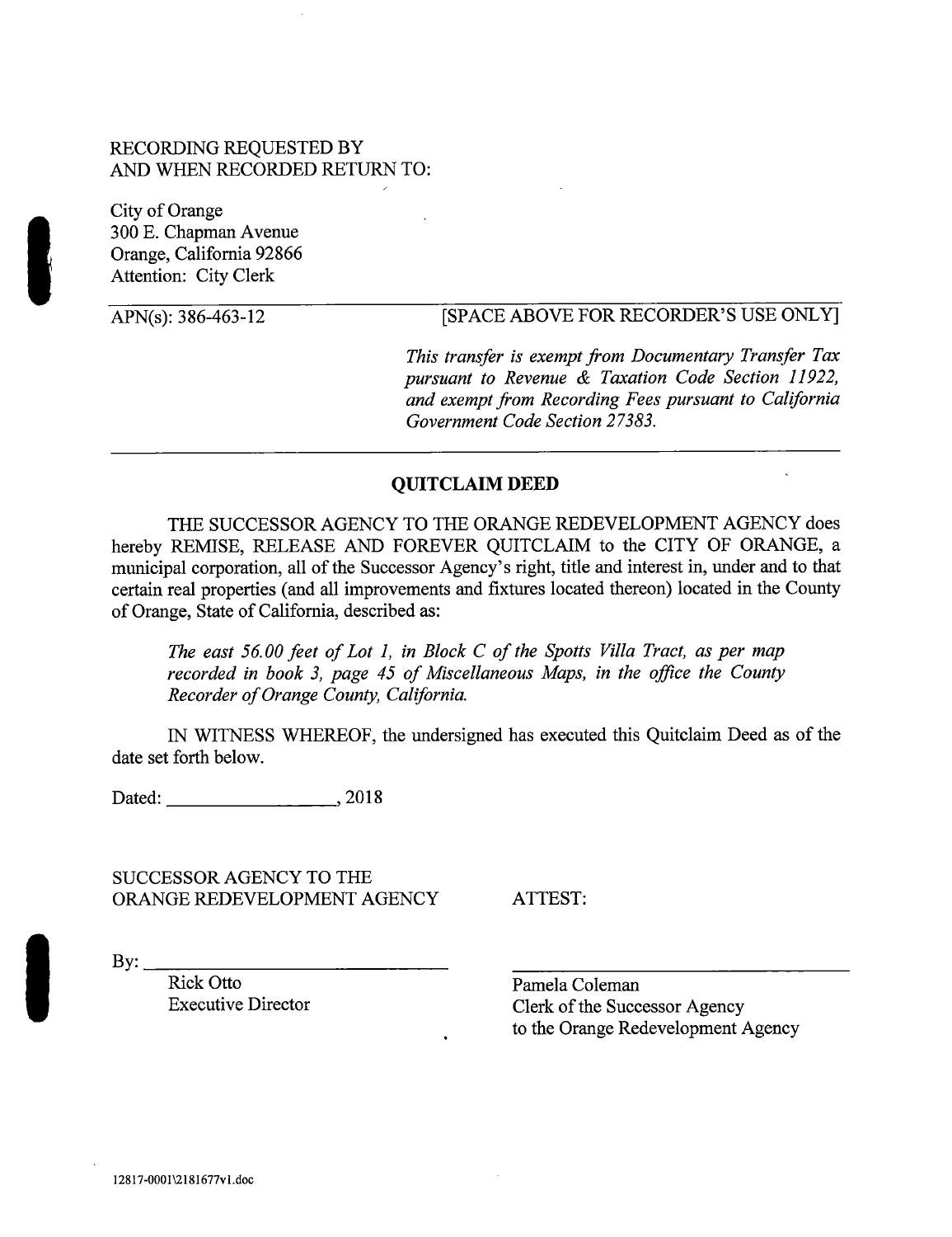#### RESOLUTION NO. OB-0039

A RESOLUTION OF THE OVERSIGHT BOARD OF THE SUCCESSOR AGENCY TO THE ORANGE REDEVELOPMENT AGENCY DIRECTING THE SUCCESSOR AGENCY TO TRANSFER OWNERSHIP OF CERTAIN GOVERNMENTAL USE PROPERTIES<br>FORMERLY OWNED BY THE ORANGE FORMERLY OWNED BY THE ORANGE REDEVELOPMENT AGENCY TO THE CITY OF ORANGE PURSUANT TO HEALTH AND SAFETY CODE SECTION 34181(a).

**WHEREAS**, pursuant to Assembly Bill X1 26 (which became effective at the end of June 2011), as modified by the California Supreme Court's decision in *California Redevelopment* **EXECTION 34181(a).**<br> **EXECTION 34181(a).**<br> **EXECTION 34181(a).**<br> **EXECTION 34181(2011)** as modified by the California Supreme Court's decision in *California Redevelopment*<br> *Association, et al. v. Ana Matosantos, et al.* Agency (the "Redevelopment Agency") was dissolved as of February 1, 2012 and the Successor Agency to the Orange Redevelopment Agency (the "Successor Agency") was constituted; and

WHEREAS, on January 10, 2012, by Resolution No. 10625, the City of Orange declared itself as the successor agency (the "Successor Agency") upon the dissolution of the Redevelopment Agency, subject to all reservations stated in such resolution; and

WHEREAS, Assembly Bill 1484 (which became effective at the end of June 2012) amended and supplemented AB X1 26 (AB X1 26 and AB 1484, together, being referred to below as the "RDA Dissolution Act"); and

WHEREAS, the Oversight Board of the Successor Agency to the Orange Redevelopment Agency (the "Oversight Board") has been established to direct the Successor Agency to take certain actions to wind down the affairs of the Agency in accordance with the California Health and Safety Code; and

WHEREAS, pursuant to the RDA Dissolution Act, all assets, properties, contracts, leases, books and records, buildings, and equipment of the former Redevelopment Agency have been transferred to the control of the Successor Agency; and WHEREAS, pursuant to the KDA Dissolution Act, an assets, properties, contracts, leases,<br>and records, buildings, and equipment of the former Redevelopment Agency have been<br>red to the control of the Successor Agency; and<br>WHE

the Oversight Board to direct the Successor Agency to dispose of the assets and properties of the former Redevelopment Agency, but provides that the Oversight Board may direct the Successor Agency to transfer ownership of an asset that was constructed and used for <sup>a</sup> governmental purpose to the City of Orange; and

WHEREAS, Health and Safety Code Sections 34191.3 and 34191.5 suspended the requirements of Section  $34181(a)$  pending the preparation of a long range management plan pursuant to Section 34191.5, except for transfers of properties for governmental use; and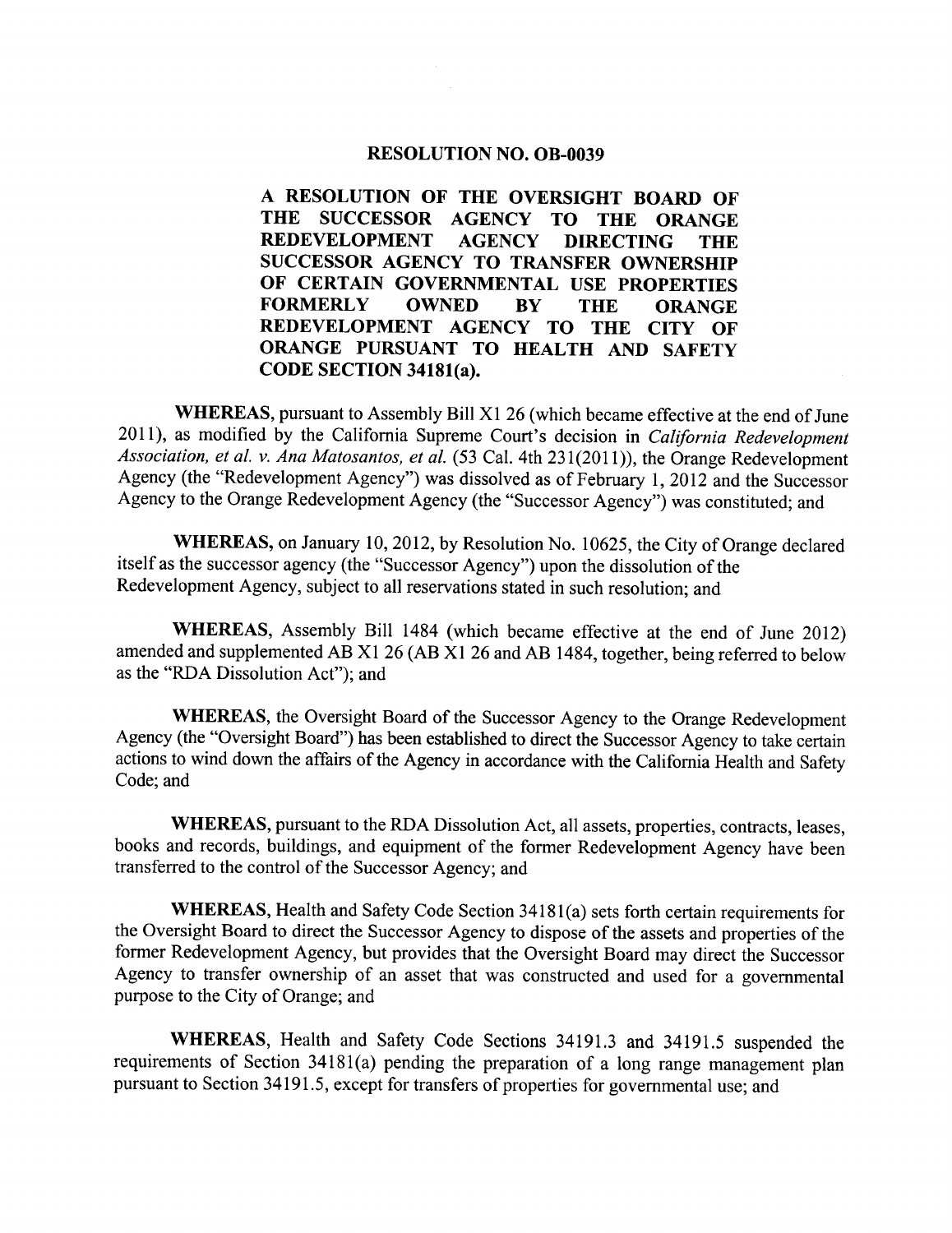WHEREAS, the Successor Agency has presented to the Oversight Board information at its May 9, 2012 meeting providing a general overview of real property assets; and

WHEREAS, the Successor Agency has presented to the Oversight Board information at 9, 2012 meeting providing a general overview of real property assets; and<br>WHEREAS, pursuant to Health and Safety Code Section 34181(f), all **WHEREAS**, pursuant to Health and Safety Code Section  $34181(f)$ , all actions taken by the Oversight Board pursuant to Health and Safety Code Section  $34181(a)$  must be at a public meeting after at least ten days' notice to the public of the proposed action; and

## NOW, THEREFORE, the Oversight Board of the Successor Agency to the Orange Redevelopment Agency does hereby find, determine, resolve, and order as follows:

Section 1. The Oversight Board hereby finds and determines that the foregoing recitals are true and correct

Section 2. All legal prerequisites to the adoption of this Resolution have occurred.

Section 2. All legal prerequisites to the adoption of this Resolution have occurred.<br>Section 3. In accordance with Health and Safety Code Section 34181(a), the Oversight<br>Board hereby finds that all of the property, describ owned by the former Redevelopment Agency and was constructed and used for a governmental purpose. Such Governmental Use Properties include:

- Local agency administrative building with related public parking lots<br>encompassing 0.70 acres comprised of:  $\bullet$ encompassing 0.70 acres comprised of:<br>• The local agency administrative building encompassing 0.34 acres
	- $\bullet$ APN <sup>390</sup> <sup>382</sup> 05 located on West Chapman Avenue between Grand Street and Orange Avenue
	- The northerly portion of the South Grand Parking Lot encompassing  $\bullet$ 0.18 acres (APN 390-382-08) located on South Grand Street between West Chapman Avenue and Almond Avenue
	- The southerly portion of the South Grand Parking Lot encompassing 0.18 acres (APN 390-382-09) located on South Grand Street between West Chapman Avenue and Almond Avenue
- The South Olive Parking Lot encompassing 0.18 acres (APN 390-663-09) located on South Olive Street between West Chapman Avenue and Almond Avenue which provides for public parking to support the City of Orange Senior Center;
- Public parking lots supporting the Orange Transportation Center and Metrolink  $\bullet$ Train Station encompassing 6.38 acres comprised of;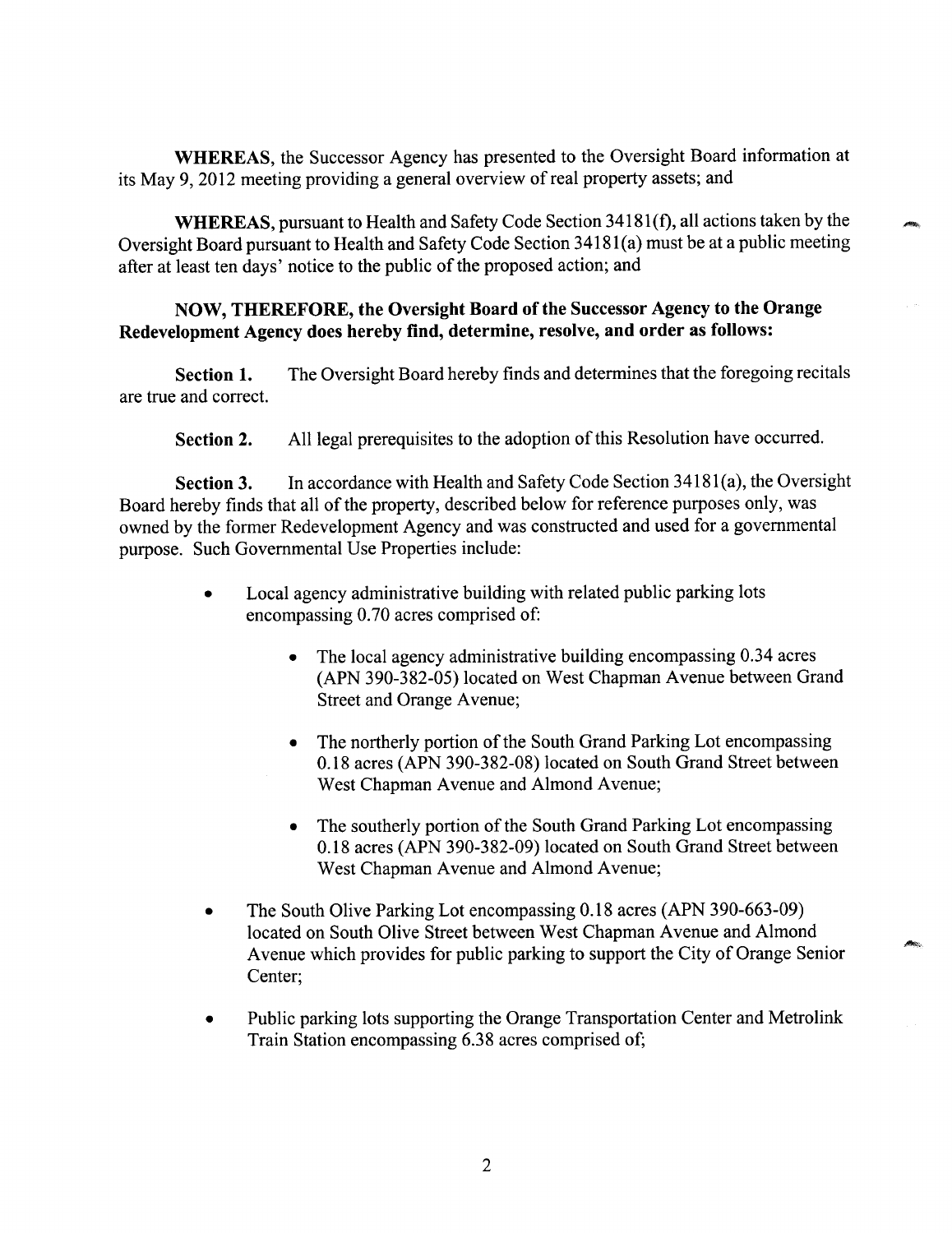- The Lemon Street Parking Lot encompassing 1.74 acres (APNs)  $\bullet$ 039-172-19, 039-381-20, and 039-381-21) located northwesterly of West Chapman Avenue and Lemon Street; and,
- The West Chapman Parking Lot encompassing 4.64 acres (APNs) <sup>386</sup> <sup>451</sup> 42 <sup>386</sup> <sup>451</sup> 43 <sup>386451</sup> 4 <sup>18</sup> and <sup>386</sup> <sup>451</sup> 19 located westerly of the Orange Transportation Center between Palm and Chapman Avenues.
- Old Towne Public Parking Lots encompassing 2.31 acres comprised of:
	- The South Orange Parking Lot encompassing 0.82 acres (APNs)  $\bullet$ <sup>390</sup> <sup>381</sup> 15 <sup>390</sup> <sup>381</sup> 16 and <sup>390</sup> <sup>381</sup> 17 located on South Orange Street between East Chapman Avenue and Almond Avenue:
	- The North Olive Parking Lot encompassing 0.60 acres (APNs)  $\bullet$ 039-174-01 and 039-174-25) located on North Olive Street between West Chapman Avenue and Maple Avenue; and,
	- The North Orange Parking Lot encompassing 0.89 acres (APNs) 039-251-17 and 039-251-28) located on North Orange Street between East Chapman Avenue and Maple Avenue

Section 4. There are no agreements between the Redevelopment Agency and the City of Orange governing the disposition of the Governmental Use Properties

Section 4. There are no agreements between the Redevelopment Agency and the City of Orange governing the disposition of the Governmental Use Properties.<br>Section 5. In accordance with Health and Safety Code Section 34181(a) Governmental Use Properties for no consideration

Section 6. The officers and staff of the Oversight Board and the Successor Agency are hereby authorized and directed, jointly and severally, to do any and all things which they may deem necessary or advisable to effectuate this Resolution

Section 7. The Clerk of the Oversight Board shall certify to the adoption of this Resolution

Section 8. This Resolution is duly adopted by the Oversight Board at a public meeting that was publically notice through print media and posting at least  $10$  days prior to the meeting.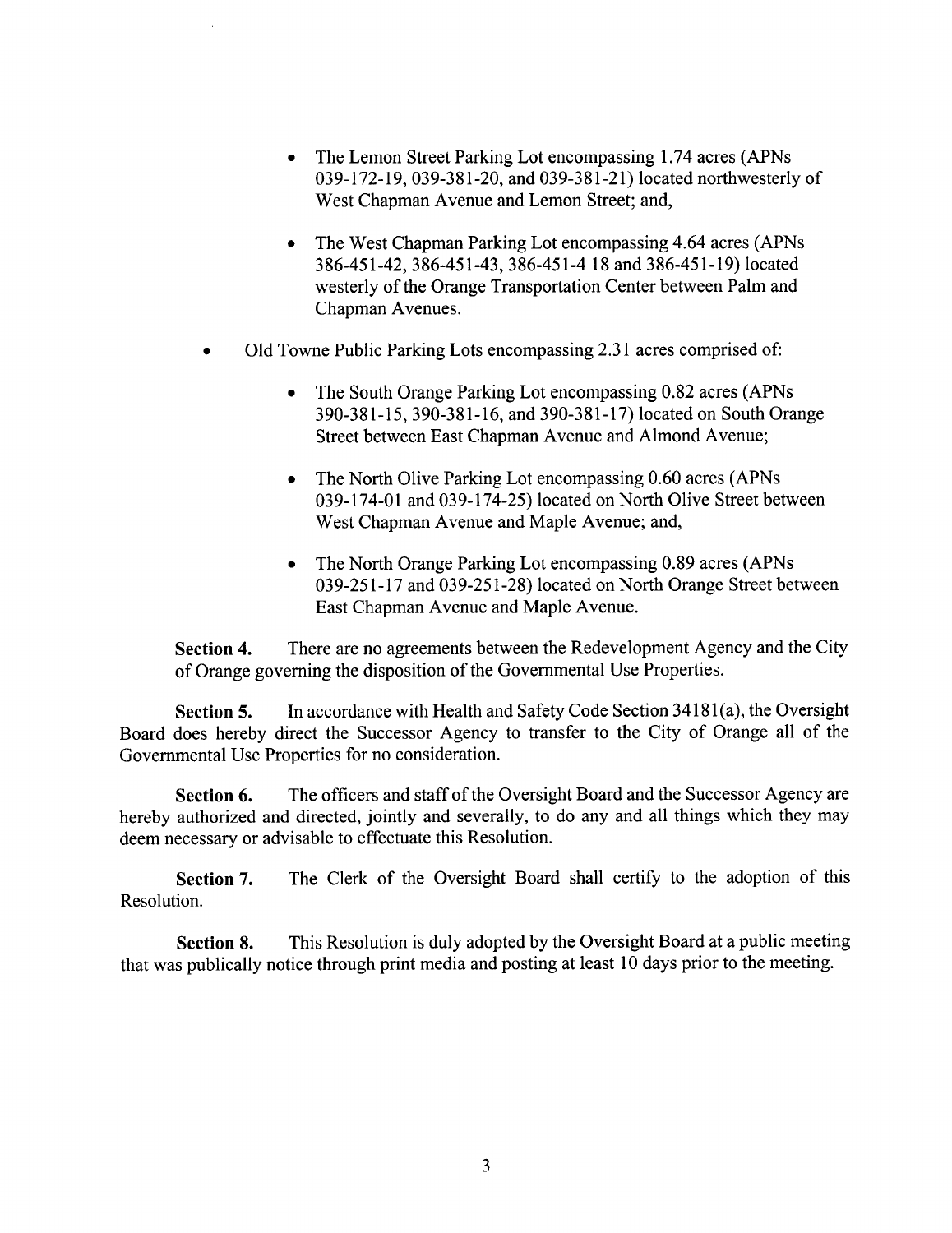**ADOPTED** this  $24<sup>th</sup>$  day of July, 2013.

 $\mathcal{L}% _{k}=\mathcal{L}_{k}$ arolyn Cavecche Chairperson  $\int$  of the Oversight Board to the Successor of the Orange Redevelopment Agency

ATTEST

 $\bigcap$ I <u>Childre fr</u>

Mary E. Murphy Clerk of the Oversight Board

I hereby certify that the foregoing Resolution was duly and regularly adopted by the Oversight Board of the Successor Agency to the Orange Redevelopment Agency at a regular meeting thereof held on the  $24<sup>th</sup>$  day of July, 2013, by the following vote:

AYES: BOARDMEMBERS: Remland, Christensen, Davert, Buttress, Cavecche, Schulze<br>NOES: BOARDMEMBERS: None BOARDMEMBERS: None ABSENT: BOARDMEMBERS: Yarbrough ABSTAIN: BOARDMEMBERS: None

Chief Clerk for

Mary  $E/M$ urphy Clerk of the Oversight Board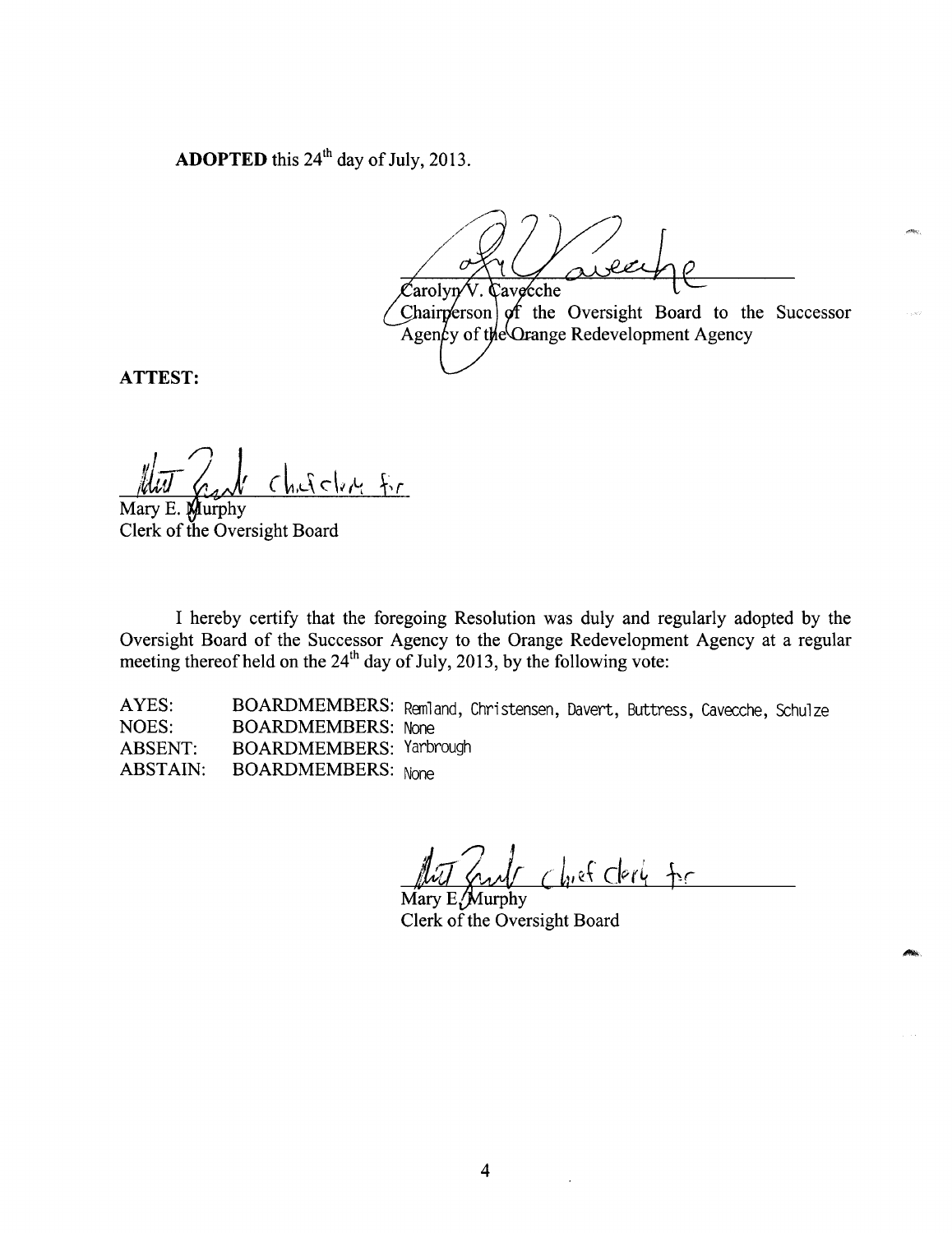

EDMUND G, BROWN JR. . GOVERNOR

915 L STREET B BACRAMENTO CA E 95814-3706 E WWW.DOF.CA.GOV

November 5, 2013

Ms. Lisa Kim, Senior Project Manager City of Orange 230 East Chapman Avenue Orange, CA 92866

Dear Ms. Kim:

Subject: Oversight Board Action Review

The City of Orange Successor Agency (Agency) notified the California Department of Finance (Finance) of its July 24, 2013 oversight board (OB) resolution on July 30, 2013. Pursuant to Health and Safety Code (HSC) section 34179 (h), Finance has completed its review of the OB action.

OB Resolution No. OB-0039 directs the Agency to transfer ownership of certain governmental use properties to the City of Orange. Based on our review and application of the law, we made the following determinations:

| <b>Property</b>                                | <b>Description</b>                                                                      | <b>Determination</b> |
|------------------------------------------------|-----------------------------------------------------------------------------------------|----------------------|
| Local Agency Administration<br><b>Building</b> | Successor Agency Administration<br><b>Building</b>                                      | Approved             |
| South Grand Parking Lot I                      | Parking lot serving the Successor<br><b>Agency Administration Building</b>              | Approved             |
| South Grand Parking Lot II                     | Parking lot serving the Successor<br><b>Agency Administration Building</b>              | Approved             |
| West Chapman Parking Lot                       | Parking lot serving the Orange<br>Metrolink Station                                     | Approved             |
| Lemon Street Parking Lot                       | Mixed use parking lot serving the<br>Orange Metrolink Station and the<br>general public | Approved             |
| South Olive Parking Lot                        | Parking lot serving the City of Orange<br>Senior Center                                 | Approved             |
| North Olive Parking Lot                        | Parking lot used by the general public<br>visiting the Downtown area                    | Denied               |
| South Orange Parking Lot                       | Parking lot used by the general public<br>visiting the Downtown area                    | Denied               |
| North Orange Parking Lot                       | Parking lot used by the general public<br>visiting the Downtown area                    | Denied               |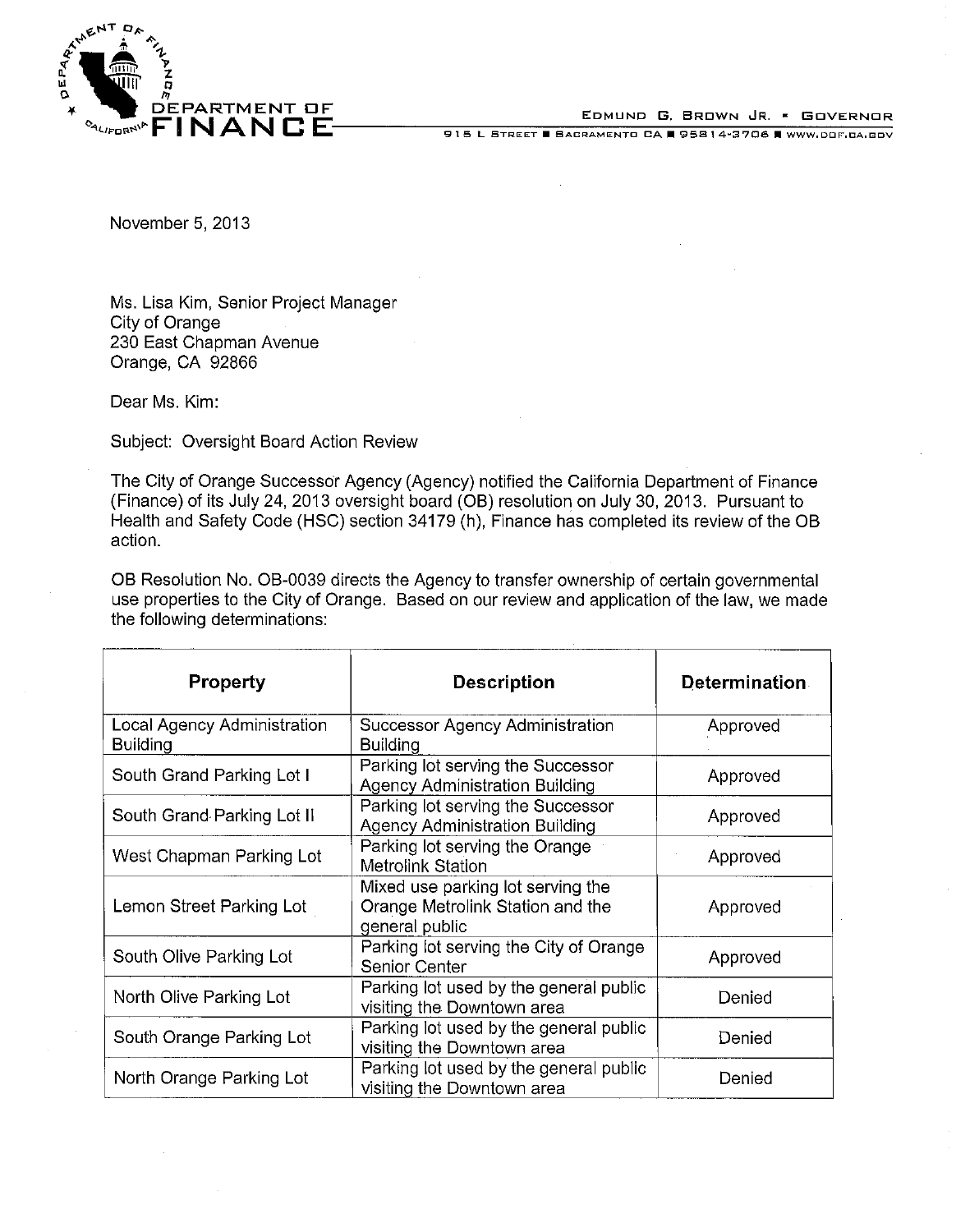Ms. Lisa Kim November 5, 2013 Page 2

HSC section 34181 (a) lists assets that have been constructed and are being used for a governmental purpose to include roads, school buildings, parks, police and fire stations, libraries, and local agency administrative buildings. Transfers must be pursuant to existing agreements relating to the construction or use of these types of assets.

The properties subiect to this review were assets of the former redevelopment agency, some of which are not currently in use for a governmental purpose as identified in the table above. HSC section 34191.3 suspended the requirements of HSC section 34181 (a) except for the successor agency's ability to dispose of assets used for governmental purposes, until Finance has issued a Finding of Completion and has approved a long-range property management plan (LRPMP). The Agency should include items denied for governmental purpose transfer in its LRPMP and address planned disposition of these properties as required by HSC section 34191.5.

In the event the OB desires to amend the portion of the resolution not approved by Finance. Finance is returning it to the board for reconsideration. However, the Agency can move forward with the portion of the resolution approved by Finance.

Please direct inquiries to Nichelle Thomas, Supervisor, or Alex Watt, Lead Analyst at (916) 445-1546.

Sincerely,

**JUSTYN HOWARD** Assistant Program Budget Manager

CC: Mr. Aaron Schulze, Project Coordinator, City of Orange Mr. Frank Davies, Property Tax Manager, Orange County Mr. Steven Mar, Bureau Chief, Local Government Audit Bureau, California State Controller's Office California State Controller's Office